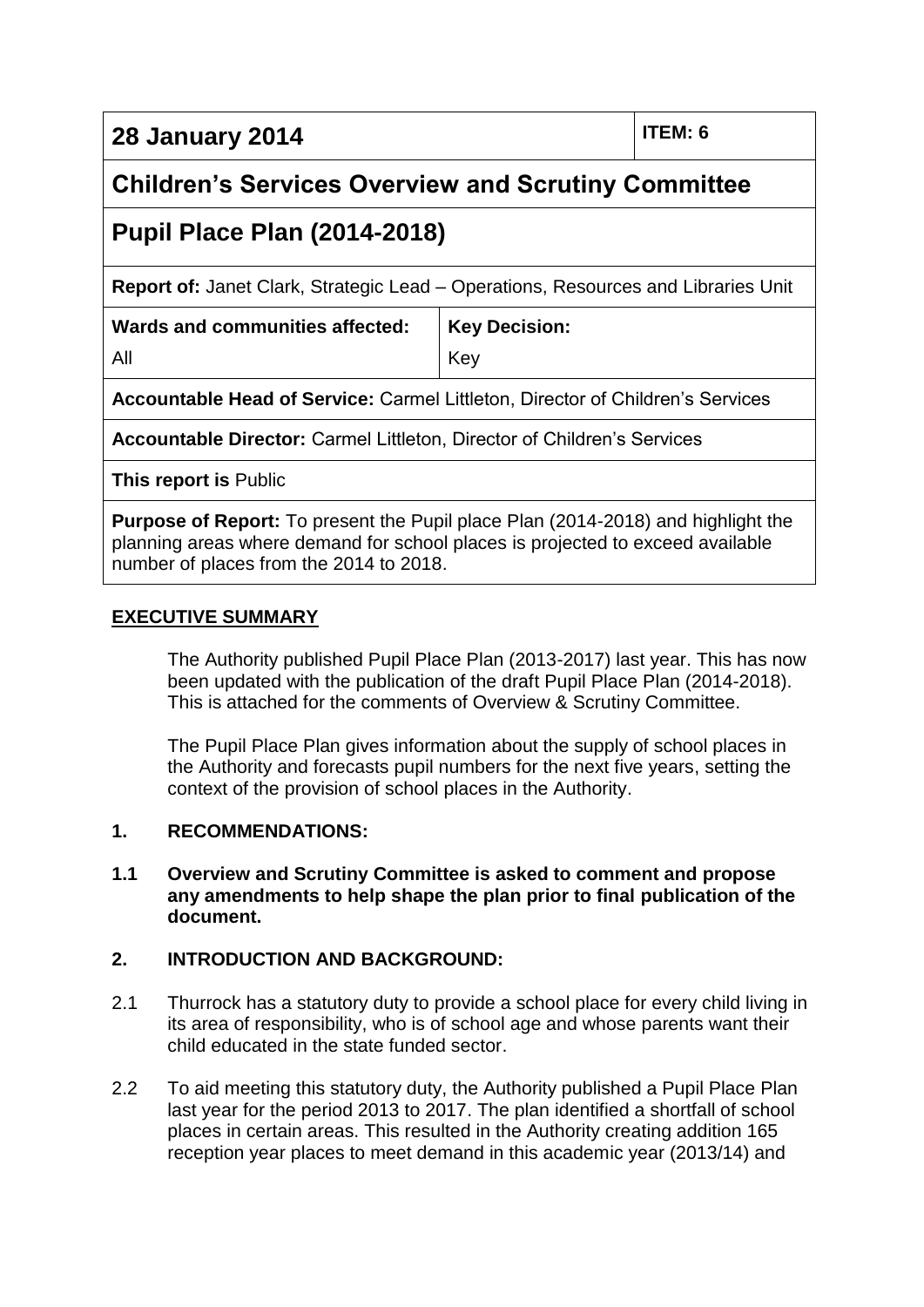commencing the expansion of some primary schools to accommodate future projected demand.

- 2.3 Since demographic population changes, the plan is reviewed annually and updated in line with changes in the factors that influence the demand for places in the area such as new housing or changing demographic profile.
- 2.4 Work on the next draft Pupil place Plan for the period 2014 to 2018 has recently been completed and the document is attached for your review. The Pupil Place Plan gives information about the supply of school places in the Authority and forecasts pupil numbers for the next five years, setting the context of the provision of school places in the Authority.

#### **3. ISSUES, OPTIONS AND ANALYSIS OF OPTIONS:**

#### Primary Schools

- 3.1 The Pupil Place Plan (2014-2018) indicates that additional reception year places will be required in the following planning areas over the next five years: Grays North, Grays East, Grays West, Purfleet, Chafford Hundred, Rural Areas, Chadwell St Marys and Aveley.
- 3.2 Thurrock operates 12 primary planning areas for the purpose of projecting and reviewing the demand from pupils needing places against the school capacity available in an 'area'.
- 3.3 The table below summarises the total number of Reception places that is projected to be required over the next five years.

| <b>Planning Area</b>     | Projected<br>shortfall | Projected total<br>shortfall |
|--------------------------|------------------------|------------------------------|
|                          | Sept 2014              | (Sept 2014-2018)             |
| <b>Grays North</b>       | -2                     | $-41$                        |
| <b>Grays East</b>        | $-13$                  | $-133$                       |
| <b>Grays West</b>        | $-71$                  | $-519$                       |
| <b>Chafford Hundred</b>  | $-11$                  | $-13$                        |
| <b>Chadwell St Marys</b> | $-19$                  | $-21$                        |
| <b>Rural Areas</b>       | $-12$                  | $-53$                        |
| Purfleet                 | NIL                    | $-28$                        |
| Aveley                   |                        | -11                          |

- 3.4 In 2014, it is expected that the projected shortfall of reception places in Grays East, Grays West and Chafford Hundred will be met by the new Harris Free School that will open in Sept 2014 as a 3FE. From 2016, the new Harris Free School will increase their intake from 90 to 150 reception children each academic year. This increase will readily meet the demand for places in Grays West and Chafford Hundred through till 2018.
- 3.5 One of the schools in the Chadwell St Mary planning area has advised the Authority that the school would be increasing their admission number from 60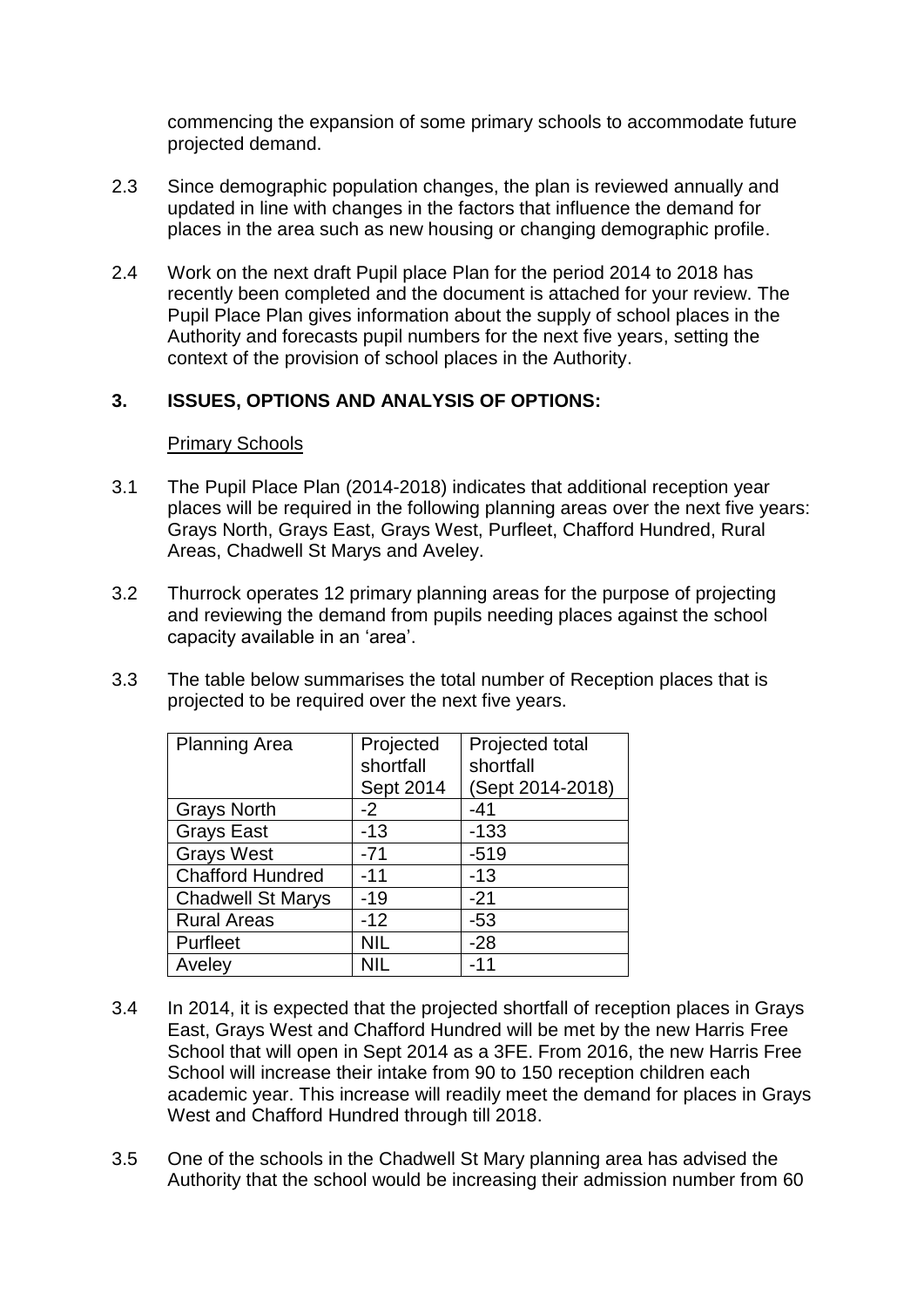to 90 in September 2014. This would mean that the projected shortfall of 19 places in 2014 will be met by the school and therefore remove the pressure in that area.

- 3.6 The projected shortfall of places in the rural planning area will be met in adjacent planning area where there is some capacity from September 2014.
- 3.7 The projected shortfall of two places in the Grays North planning area will be met in adjacent planning area where there is capacity in 2014 and in 2017, the possibility of one of the schools in the area taking a bulge reception class will be discussed with both schools. This will address the projected shortfall of 31 places in September 2017.
- 3.8 The projected shortfall of places in Purfleet will not be sustained. It is therefore proposed to meet the shortfall through bulges.

#### Secondary Schools

- 3.9 The Pupil Place Plan (2014-2018) indicates that additional Year 7 places will be required in the following three planning areas over the next five years: Chadwell St Mary & Tilbury, Chafford Hundred and Ockendon.
- 3.10 The table below summarises the total number of places that is projected to be required over the next five years.

| <b>Planning Area</b>       | Projected | Projected total  |
|----------------------------|-----------|------------------|
|                            | shortfall | shortfall        |
|                            | Sept      | (Sept 2014-2018) |
|                            | 2014      |                  |
| Chadwell St Mary & Tilbury | Nil       | -44              |
| <b>Chafford Hundred</b>    | -9        | $-181$           |
| Ockendon                   | Nil       | $-28$            |

- 3.11 The secondary school in the Chadwell St Mary & Tilbury planning area plans to increase their PAN from 210 to 240 from September 2015. This will remove the projected shortfall of places in the Chadwell St Mary & Tilbury planning area from 2016 to 2018.
- 3.12 There are a number of surplus places in schools that are within reasonable distance of Chaffford Hundred, which will meet the shortfall in demand in this planning area.
- 3.13 In the Ockendon planning area, there is a projected shortfall of 4 places in 2016, 11 in 2017 and 13 in 2018. These are marginal shortfalls and appropriate measures will be considered to address the projected shortfall.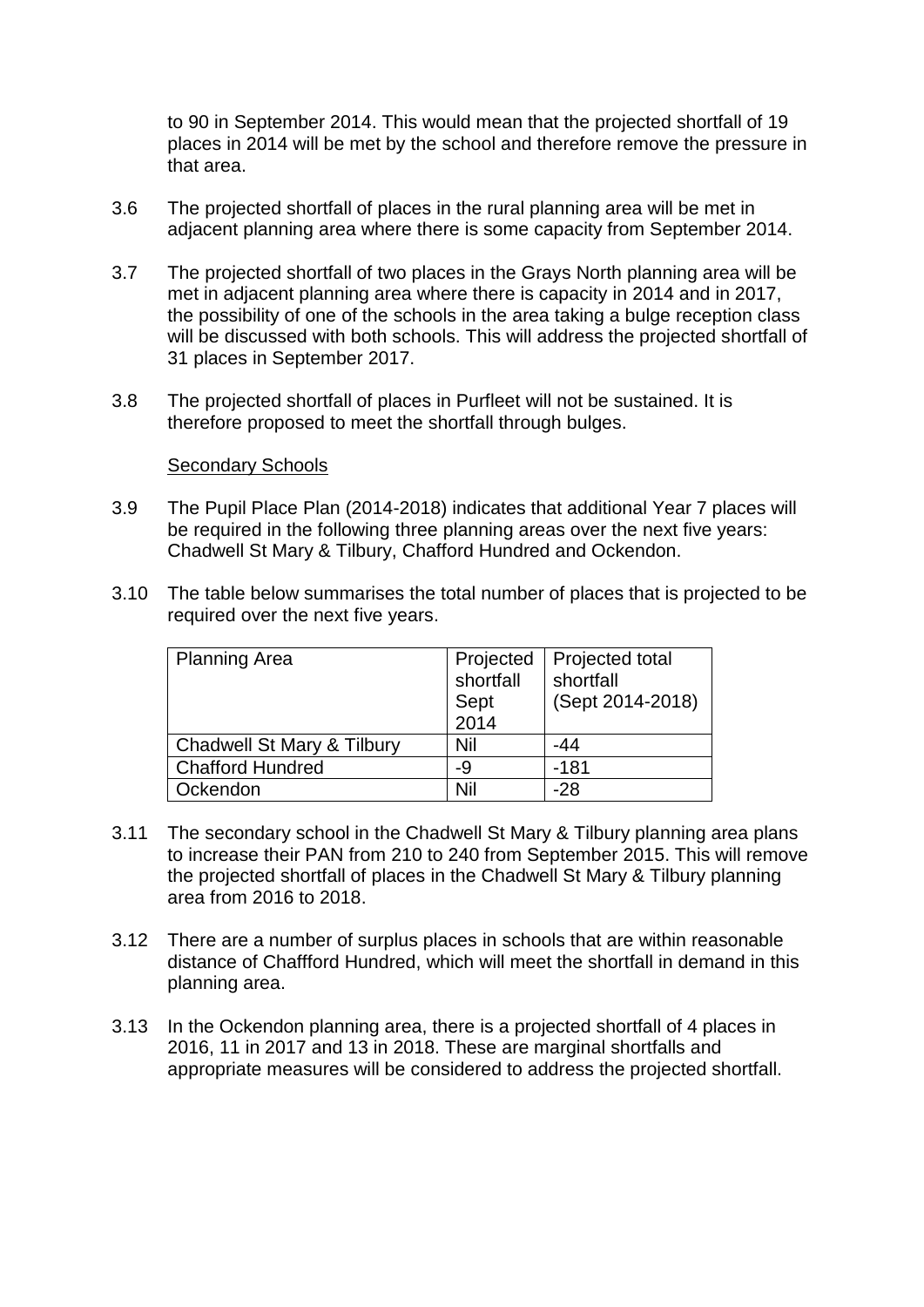# **4. REASONS FOR RECOMMENDATION:**

4.1 Section 14(1) of the Education Act 1996 places a legal duty on local authorities to secure sufficient primary and secondary school places for children in their area.

# **5. CONSULTATION (including Overview and Scrutiny, if applicable)**

5.1 The document has been sent to maintained schools, Academies and the Free school for consultation.

#### **6. IMPACT ON CORPORATE POLICIES, PRIORITIES, PERFORMANCE AND COMMUNITY IMPACT**

6.1 The issues in this paper support one of the five strategic priorities in the vision of the Authority: *To create a great place for learning and opportunity* - by supporting families to give children the best possible start in life; and raising levels of aspirations and attainment so that local residents can take advantage of job opportunities in the local area.

# **7. IMPLICATIONS**

#### 7.1 **Financial**

Implications verified by: **Kay Goodacre** Telephone and email: **01375 652466**

**[kgoodacre@thurrock.gov.uk](mailto:kgoodacre@thurrock.gov.uk)**

School places are funded through allocations of the Dedicated Schools Grant, which is linked to the number of pupils within school, although it is lagged by one year, so significant growth can put some short term pressure on School Budgets.

The Capital costs of providing the infrastructure to provide more School places are generally funded through Basic Needs Capital Grants, although there is continual pressure on these costs and in some cases there would be the need to borrow to support further development. These costs would be detailed within the Schools Capital plan.

# 7.2 **Legal**

Implications verified by: **Lucinda Bell**

Telephone and email: **[lucinda.bell@BDTLegal.org.uk](mailto:lucinda.bell@BDTLegal.org.uk) 07971316599**

S14 of the Education Act 1996 requires that a Local Authority secures sufficient schools in its area.